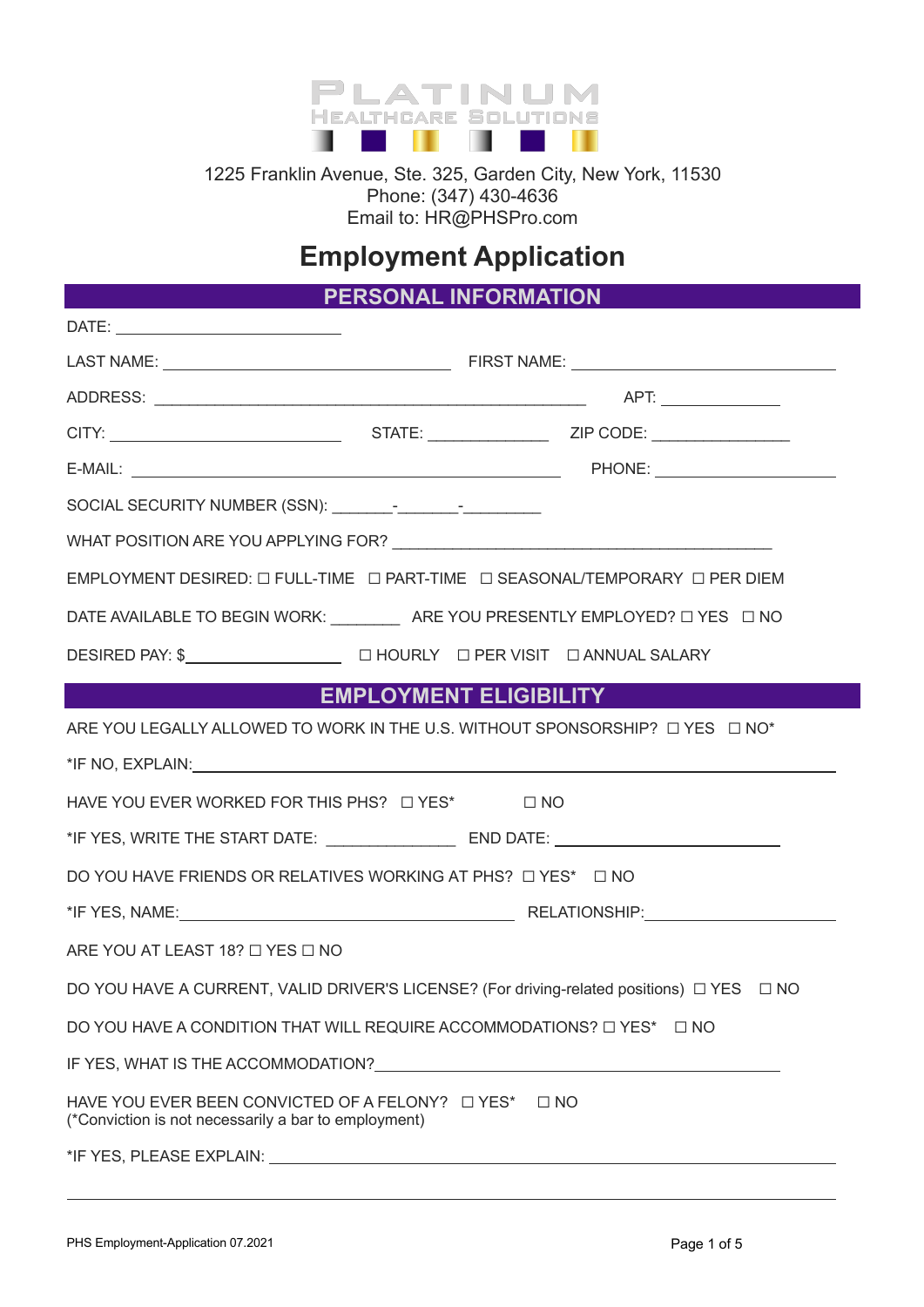

## **EDUCATION**

|                                | HIGH SCHOOL: __________________________________CITY / STATE: ___________________                                                                                                                                              |
|--------------------------------|-------------------------------------------------------------------------------------------------------------------------------------------------------------------------------------------------------------------------------|
|                                |                                                                                                                                                                                                                               |
| GRADUATE? $\Box$ YES $\Box$ NO |                                                                                                                                                                                                                               |
|                                |                                                                                                                                                                                                                               |
|                                |                                                                                                                                                                                                                               |
|                                |                                                                                                                                                                                                                               |
| GRADUATE? $\Box$ YES $\Box$ NO |                                                                                                                                                                                                                               |
|                                |                                                                                                                                                                                                                               |
|                                |                                                                                                                                                                                                                               |
|                                |                                                                                                                                                                                                                               |
|                                |                                                                                                                                                                                                                               |
|                                |                                                                                                                                                                                                                               |
|                                |                                                                                                                                                                                                                               |
|                                |                                                                                                                                                                                                                               |
|                                |                                                                                                                                                                                                                               |
|                                |                                                                                                                                                                                                                               |
|                                |                                                                                                                                                                                                                               |
|                                | ACTIVITIES/SKILLS: University of the contract of the contract of the contract of the contract of the contract of the contract of the contract of the contract of the contract of the contract of the contract of the contract |
|                                |                                                                                                                                                                                                                               |
|                                |                                                                                                                                                                                                                               |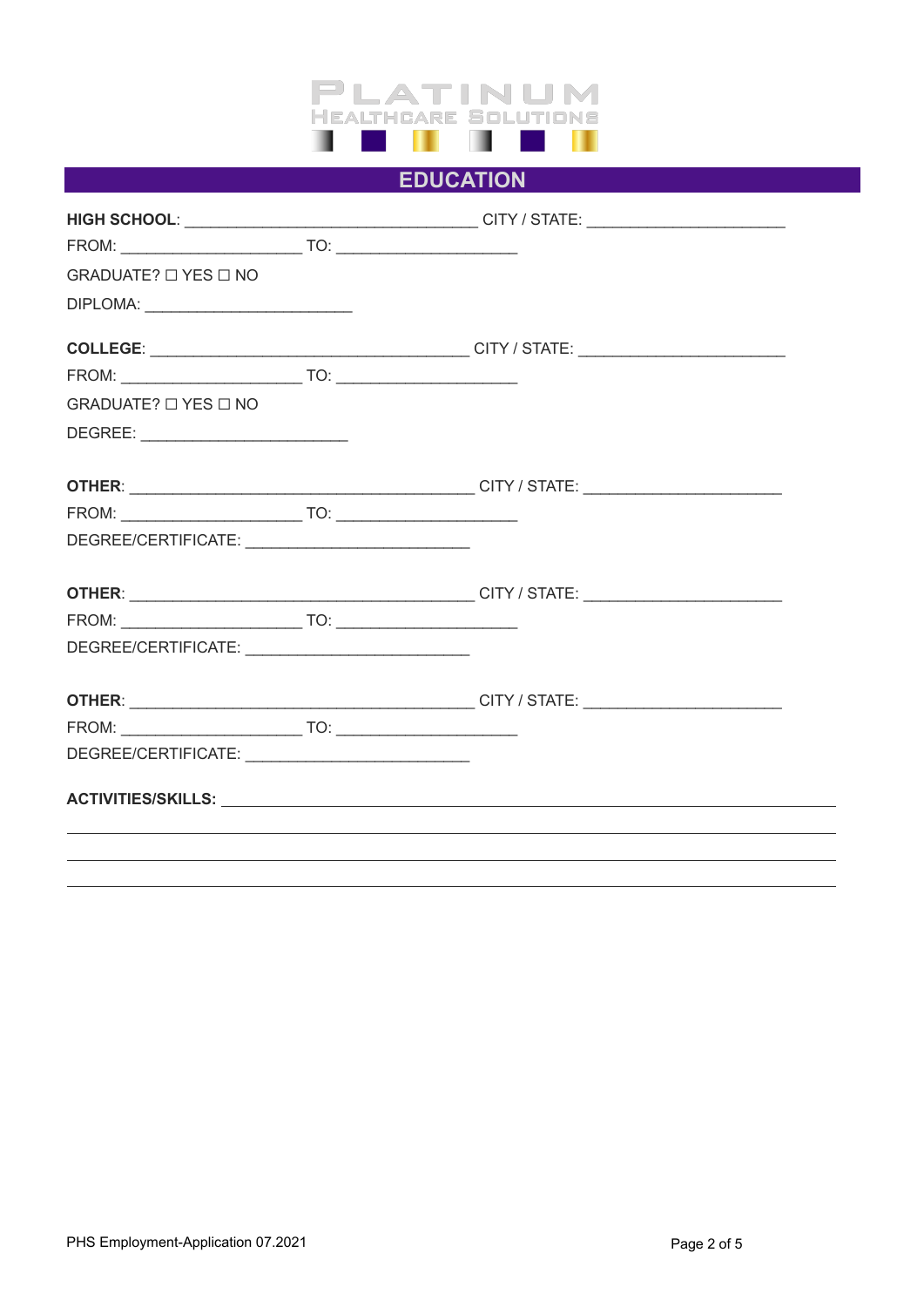

**EMPLOYMENT HISTORY**

|                                                                                                                                                                                                                                |  | STARTING PAY: \$_________ □ HOUR □ SALARY ENDING PAY: \$_______ □ HOUR □ SALARY                                                                                                                                                     |
|--------------------------------------------------------------------------------------------------------------------------------------------------------------------------------------------------------------------------------|--|-------------------------------------------------------------------------------------------------------------------------------------------------------------------------------------------------------------------------------------|
|                                                                                                                                                                                                                                |  |                                                                                                                                                                                                                                     |
|                                                                                                                                                                                                                                |  |                                                                                                                                                                                                                                     |
|                                                                                                                                                                                                                                |  |                                                                                                                                                                                                                                     |
|                                                                                                                                                                                                                                |  |                                                                                                                                                                                                                                     |
|                                                                                                                                                                                                                                |  |                                                                                                                                                                                                                                     |
|                                                                                                                                                                                                                                |  |                                                                                                                                                                                                                                     |
|                                                                                                                                                                                                                                |  |                                                                                                                                                                                                                                     |
|                                                                                                                                                                                                                                |  | STARTING PAY: \$________ □ HOUR □ SALARY ENDING PAY: \$_______ □ HOUR □ SALARY                                                                                                                                                      |
|                                                                                                                                                                                                                                |  |                                                                                                                                                                                                                                     |
|                                                                                                                                                                                                                                |  |                                                                                                                                                                                                                                     |
|                                                                                                                                                                                                                                |  | MAY WE CONTACT THIS EMPLOYER: $\Box$ YES $\Box$ NO NAME: $\_\_\_\_\_\_\_\_\_$                                                                                                                                                       |
|                                                                                                                                                                                                                                |  |                                                                                                                                                                                                                                     |
|                                                                                                                                                                                                                                |  |                                                                                                                                                                                                                                     |
|                                                                                                                                                                                                                                |  |                                                                                                                                                                                                                                     |
|                                                                                                                                                                                                                                |  |                                                                                                                                                                                                                                     |
|                                                                                                                                                                                                                                |  |                                                                                                                                                                                                                                     |
|                                                                                                                                                                                                                                |  | STARTING PAY: \$________ □ HOUR □ SALARY ENDING PAY: \$_______ □ HOUR □ SALARY                                                                                                                                                      |
|                                                                                                                                                                                                                                |  | JOB TITLE: ___________________RESPONSIBILITIES: _________________________________                                                                                                                                                   |
|                                                                                                                                                                                                                                |  |                                                                                                                                                                                                                                     |
|                                                                                                                                                                                                                                |  |                                                                                                                                                                                                                                     |
|                                                                                                                                                                                                                                |  |                                                                                                                                                                                                                                     |
|                                                                                                                                                                                                                                |  |                                                                                                                                                                                                                                     |
|                                                                                                                                                                                                                                |  |                                                                                                                                                                                                                                     |
|                                                                                                                                                                                                                                |  |                                                                                                                                                                                                                                     |
|                                                                                                                                                                                                                                |  |                                                                                                                                                                                                                                     |
|                                                                                                                                                                                                                                |  | STARTING PAY: \$ □ HOUR □ SALARY ENDING PAY: \$ □ HOUR □ SALARY                                                                                                                                                                     |
|                                                                                                                                                                                                                                |  | JOB TITLE: ___________________RESPONSIBILITIES: _________________________________                                                                                                                                                   |
|                                                                                                                                                                                                                                |  | REASON FOR LEAVING: North American Contract Contract Contract Contract Contract Contract Contract Contract Contract Contract Contract Contract Contract Contract Contract Contract Contract Contract Contract Contract Contrac      |
|                                                                                                                                                                                                                                |  |                                                                                                                                                                                                                                     |
| E-MAIL: The contract of the contract of the contract of the contract of the contract of the contract of the contract of the contract of the contract of the contract of the contract of the contract of the contract of the co |  | <b>PHONE:</b> The contract of the contract of the contract of the contract of the contract of the contract of the contract of the contract of the contract of the contract of the contract of the contract of the contract of the c |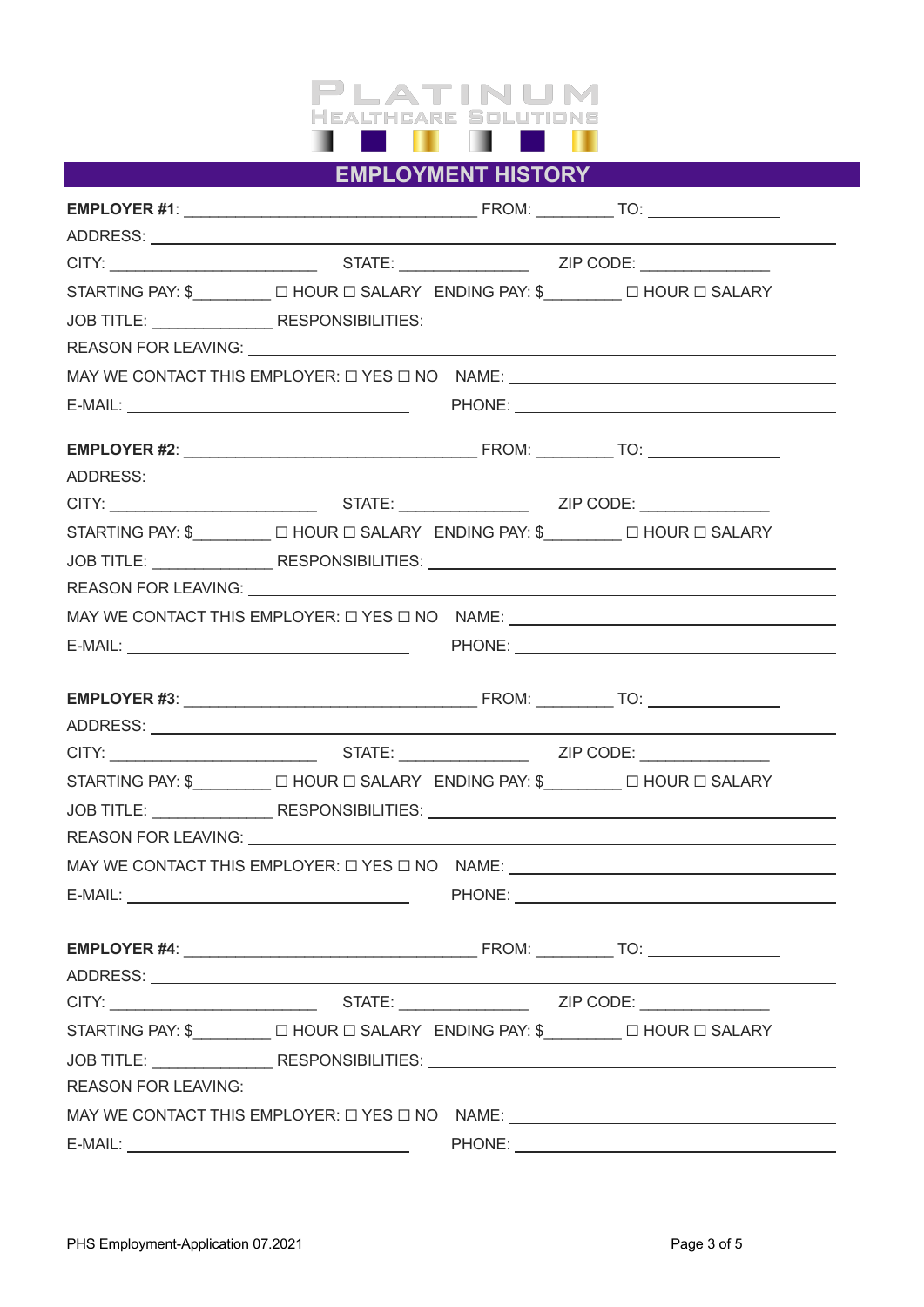

### **REFERENCES** (PROFESSIONAL REFERENCES ONLY)

|                                                                                                                                                                                                                                | RELATIONSHIP: ____________________      |
|--------------------------------------------------------------------------------------------------------------------------------------------------------------------------------------------------------------------------------|-----------------------------------------|
|                                                                                                                                                                                                                                |                                         |
|                                                                                                                                                                                                                                |                                         |
|                                                                                                                                                                                                                                |                                         |
|                                                                                                                                                                                                                                |                                         |
|                                                                                                                                                                                                                                |                                         |
| E-MAIL: E-MAIL: And a state of the state of the state of the state of the state of the state of the state of the state of the state of the state of the state of the state of the state of the state of the state of the state | PHONE: <u>_________________________</u> |
|                                                                                                                                                                                                                                |                                         |

## **MILITARY SERVICE**

#### **ARE YOU A VETERAN?** ☐ YES ☐ NO

| ENDING DATE: <u>_______________________</u>                                                                                                                                                                                    |
|--------------------------------------------------------------------------------------------------------------------------------------------------------------------------------------------------------------------------------|
|                                                                                                                                                                                                                                |
| IF NOT HONORABLE, PLEASE EXPLAIN: University of the contract of the contract of the contract of the contract of the contract of the contract of the contract of the contract of the contract of the contract of the contract o |
|                                                                                                                                                                                                                                |
|                                                                                                                                                                                                                                |